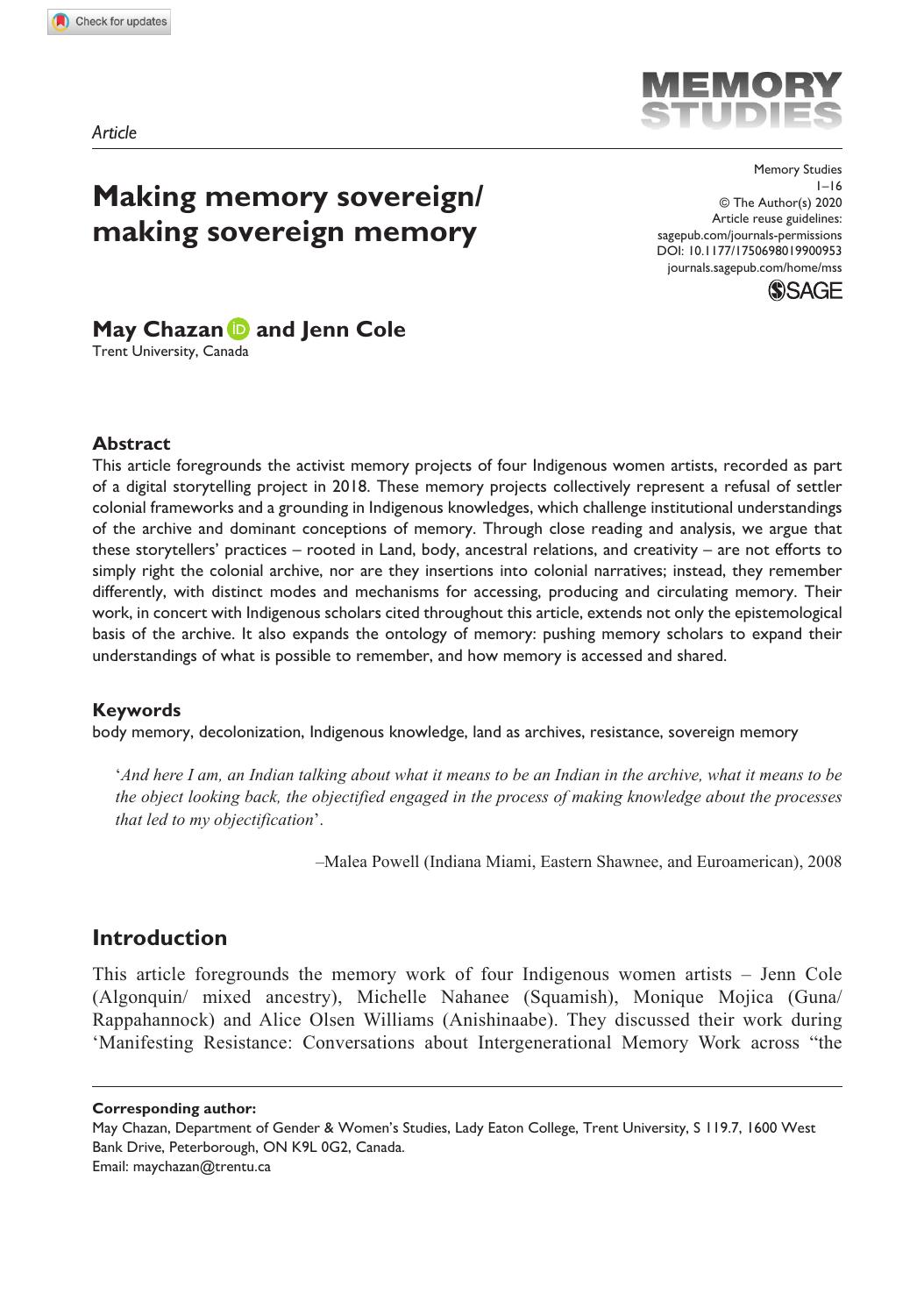Americas"', a research project carried out in March 2018 in Nogojiwanong on Michi Saagiig Anishinaabe territory (i.e. Peterborough, Canada). Participants in this research workshop explored memory, resistance and creative archive-making through storytelling, media creation and embodied workshops.

In this article, we share 4 of the 12 stories recorded in this project, offering an analysis of how these stories collectively illuminate sovereign memory work and what this work, and indeed Indigenous perspectives and knowledges more widely, might offer to memory studies. Cole recounts archiving her 'way home' to a decolonial understanding of self, Algonquin-Anishinaabe identity, and place through arts practices, oral history, body memory and land-based (re)learning. Nahanee describes seeking to remember, archive, and circulate stories of Squamish women's strength outside and beyond the colonial gaze. Mojica recounts how she accesses memory held in her body, ancestral relations and the Land through deep improvisational work and performances that re-story who she is outside oppressive colonial narratives. Finally, Williams details how she centres Anishinaabe stories, symbols, and teachings in her quilts to remind Anishinaabeg of who they are and remind viewers of ongoing Indigenous presence. Specifically, we explore the ways in which these storytellers describe their projects as: (1) making and (re)activating memory outside institutionalized archives, public commemoration and/or national narratives; and (2) grounded in and propelled by connections to land, body, creativity and intergenerational relations, all of which hold and are entangled in memory. We ask: How do these storytellers practice, perform and circulate memory? What and who is remembering, and for whom? What is being remembered, and to what effect? And how might their projects extend and nuance conventional concepts of memory and the archive? We argue that their projects resist dominant memory modes and narratives about Indigenous peoples across Turtle Island, reclaiming sovereignty over both narrative and memory work itself.

Our exploration aims to bring together and extend critical conversations at the intersections of feminist, decolonial and queer archival studies (Bly and Wooten, 2012; Dunbar, 2006; Eichhorn, 2013; Mbembe, 2015), and Indigenous writings on memory and sovereignty (Mitchell and Burelle, 2016; Nagam, 2011; Robinson and Martin, 2016). Engaging with scholarship on community-based archival practices in which the archival subjects determine the methods, location, ownership and access to the archive (Bly and Wooten, 2012), we build on epistemological questions about what constitutes credible archival knowledge; how such knowledge should be produced, preserved and interpreted; and who should be imbued with such powers (Mbembe, 2015). Such questions draw attention to often unbridled authority vested in archival and state institutions, challenging notions of the archive as complete, static and objective; suggesting instead an embodied archive that is dynamic, unfinished and created by active mediators of social memory (Mitchell and Burelle, 2016).

We similarly draw on Indigenous scholars who explore resurgent and sovereign memory practices – creative, ceremonial, land-based, embodied, and relational ways of accessing, making, keeping and circulating memory – challenging the colonial-normativity of the archive (Hunt, 2016; Mitchell and Burelle, 2016; Robinson and Martin, 2016) and extending conventional understandings of memory more broadly (e.g. Driskill, 2005 cited in Powell, 2008; Simpson, 2017). Nagam (2011) (Métis, German/Syrian), for instance, powerfully articulates that Indigenous artistic work can function as a 'living archive that performs cultural memory' (p. 147), citing Brant's (1994) (Mohawk) reflection on fluid and ephemeral ways of making, keeping and sharing memory: 'Memory is like the drum. One tap and the sound resonates and reverberates in to our very soul. One poem, one story, one painting, and our hearts and bodies respond to the message – we are here. We remember' (p. 36, cited in Nagam, 2011: 164). We take the inclusion of land, body, heart and ancestors as archives to be a pressing ontological challenge to the very basis of the archive, what memory is, what and who can remember, and how memory can be accessed, stored and circulated.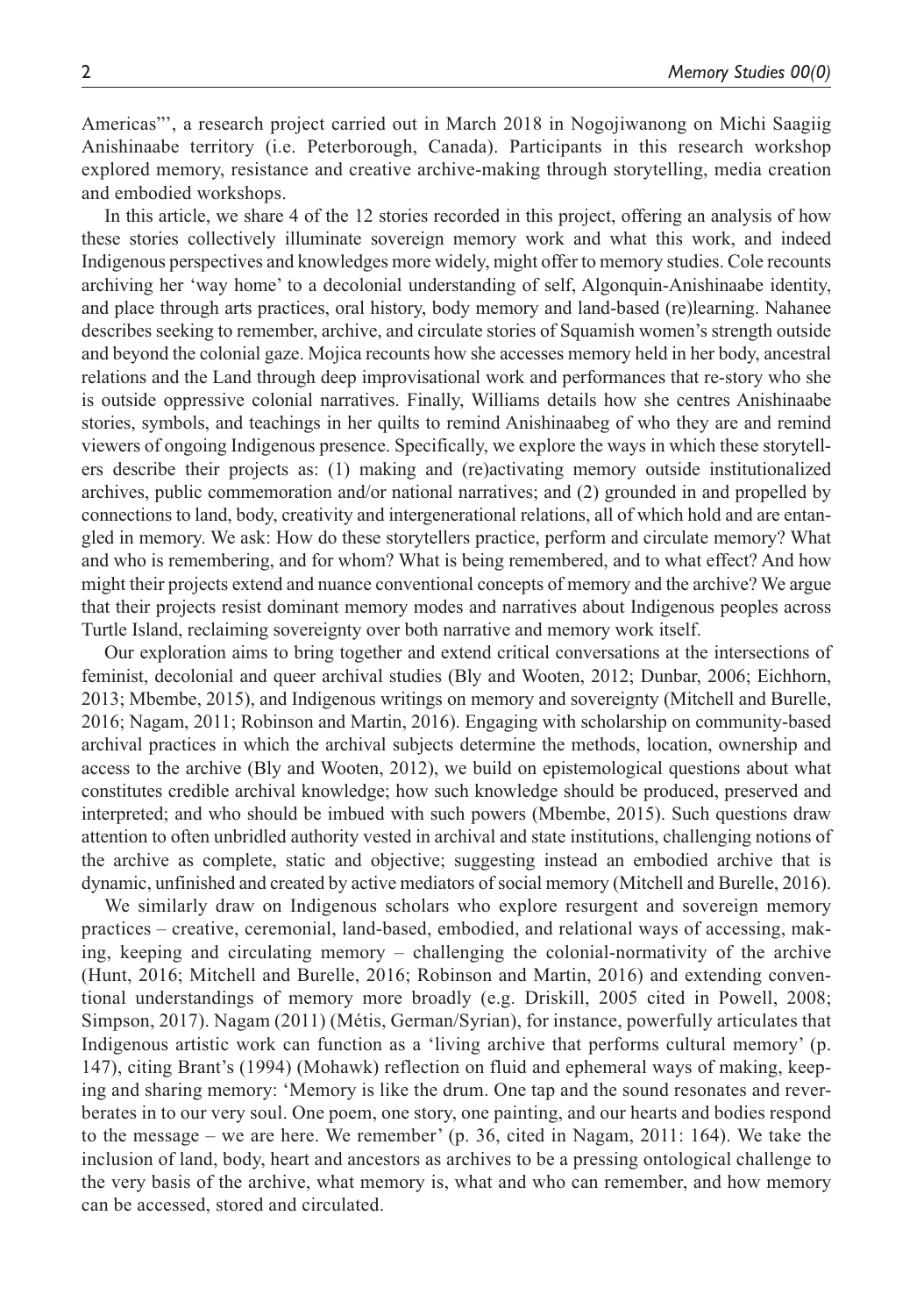In sharing detailed accounts of how Indigenous artists story memory projects, we are responding to calls within memory studies for attention to *practices* of archival work broadly defined, and to extend and challenge what constitutes an archive (Bly and Wooten, 2012; Ryan, 2010). We explore the ways in which these storytellers' memory practices converse with ongoing epistemological and ontological critiques of the archive: how they offer a pressing shift to dominant memory modes and narratives, circulate Indigenous ways of remembering, amplify Indigenous sovereignties, and thereby enable Indigenous futurities (Boissoneau, 2016; Nixon, 2016).

## **Conceptual framing: the crisis of the archive, the urgency to remember differently**

We situate this analysis as one response to a broader crisis over 'the archive' – a struggle over what is deemed worthy of remembering, whose memory is viewed as legitimate, and how memory is understood to be practised, circulated and kept as forms of resistance  $(Ryan, 2010)$ .<sup>1</sup> The stories offered in this article are perhaps best contextualized alongside the dynamics of this archival crisis as it is currently playing out in Canada, where controversy abounds not only over the colonial content of mainstream commemoration, but also over state-endorsed and institutionalized memory practices that are deemed resistant as well: for example, public commemorations (i.e. the toppling or removal of monuments to Canada's first prime minister, the architect of colonial residential schools), state-endorsed curricula (i.e. struggles to 'Indigenize' public school curricula that have long erased and objectify Indigenous peoples), and national reconciliation efforts (i.e. state-led efforts to make amends with Indigenous communities, including through compiling testimonials from residential school survivors in a Truth and Residential Commission process, Ladner and Tait, 2017; Regan, 2010).

These resistant national memory projects, which are aimed at righting the historical record, have resulted from continuous resistance from Indigenous communities – resistance to the systematic erasure of colonial experiences, the glorification of nation-building narratives and the denial of ongoing colonial violence. While they are critical for all who inhabit this land, many Indigenous writers still critique them as inadequate or limited: adding Indigenous experiences, contributions and perspectives into the colonial archive, but still leaving settler institutions in control of how Indigenous memory is communicated. Rather than quelling the crisis of the archive, these resistant memory efforts illuminate the urgency to remember differently (Ladner and Tait, 2017; Simpson, 2011, 2017).

This urgency to remember differently grounds Indigenous resurgence movements, which are growing across Canada and globally – marked by a remembering, reawakening and return to cultural practices long suppressed under colonial laws (Dutcher, 2018). The work of Indigenous resurgence, like the work of toppling monuments or re-writing curriculum, is about reclaiming memory – but conceived of and practised very differently (Simpson, 2011, 2017). It is about (re)activating Indigenous truths/memories of places, times, lands, histories, spiritualities and cultures. It is also about Indigenous communities reclaiming their value in ways that do not require state recognition; exploring and enacting their sovereignty in connection to their own communities, nations, bodies, lands and stories (Martineau and Ritskes, 2014; Robinson and Martin, 2016); not only inserting Indigenous memories into existing settler archives, but also making sovereign memory (and sovereign futures) outside of settler colonial structures (Boissoneau, 2016; Nixon, 2016). As Robinson (2016) (Stó:lō) explains, 'we must not be content to be included, and instead define new spaces of sovereignty' (p. 12).

In this context, we explore the stories offered in this article in dialogue with three particular critiques rooted in Indigenous resurgence movements and offered by Indigenous scholars/artists around the limitations of conventional memory projects and dominant modes of archiving: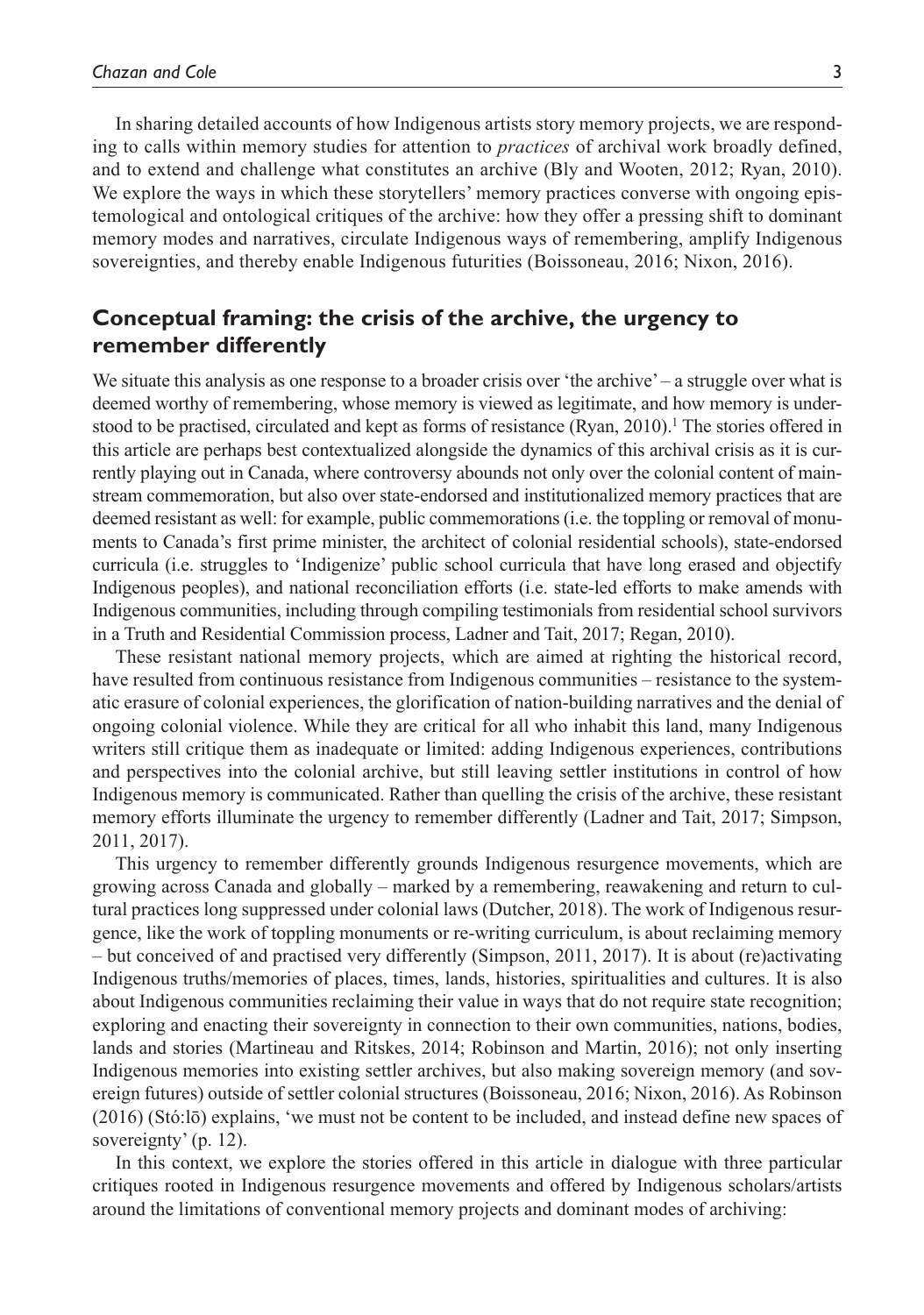- 1. The critique that colonial archives tell Indigenous stories from settler perspectives to prop up settler narratives, and in doing so frame Indigenous peoples as Other and start the clock on Indigenous existence at the time of colonial contact (Hunt, 2016; Mitchell and Burelle, 2016; Nugent, 2013). As Robinson explains, the 'desire or hunger to know' Indigenous stories is part of the extractivist legacy of colonialism (Carter et al., 2018: 210).
- 2. The critique that settler-dominant memory projects too often fail to account for Indigenous ways of being, knowing and relating to memory (Hunt, 2016; Nagam, 2011). For instance, Simpson (2011) (Michi Saagiig Anishinaabe) reminds us that Indigenous memory is accessed, made and shared through creative practices, while Nagam (2014) writes of the body, the heart, the Land and ancestral relations as depositories of Indigenous memory, indeed as archives.
- 3. The critique that dominant archival modes tend to relegate Indigenous peoples to the past (Terrance, 2011), offering archive users tools to ignore that Indigenous peoples live vibrantly in the present and have inevitable futures on these lands (Tuck and Gaztambide-Fernández, 2013).

These critiques are similarly expressed by the storytellers in our work, who point to an exploitative colonial gaze that involves making use of Indigenous content to tell the story of the colonizer. Nahanee relates stories of family members and ancestors being photographed, left nameless, and labelled 'squaw' in official archives. Mojica remembers the shame of 'playing Indian' in sideshow spectacles for settler tourists: 'Our purpose . . . where we were on exhibit, was to provide the contrast and the savagery'. Cole shares that a pictographic sacred site on the Ottawa River was once nearly carved apart to create a commemoration to Canada's early prime ministers. Williams comments, 'Settlers want to hear about Indians. They want to know how we do things. Oh, they love to see our stuff'. Storytellers thus highlight the urgency to understand and appreciate Indigenous-led memory practices as a challenge to institutionalized archival projects.

What would make a sovereign archive, set apart from the colonial gaze and from colonial principles of organization? What does sovereign Indigenous memory work entail? Who is it for? What is remembered? How is sovereign memory accessed, shared and understood? We explore these questions through the remainder of this article.

### **Methodology**

The four stories featured in this article were shared during a 4-day storytelling and media-creation project in which both authors of this report were involved as researchers. Dr. May Chazan co-led the project (alongside Dr. Gabriela Aceves-Sepulveda) while Dr. Jenn Cole was one of six researcher-facilitators. The research team invited nine additional participants, all through existing relationships, and with a view to bringing together scholars, activists and artists involved in diverse forms of resistant memory work, and across varied ages, backgrounds, ancestries and geographies. Five participants identified as Indigenous to Turtle Island or of mixed Indigenous-European ancestry (three of whom were researchers). Because the project sought to challenge researcher-researched dynamics, many among the research team participated as both facilitators and storytellers, including Cole and Nahanee, whose stories we discuss below.

Over several days, participants interviewed and photographed each other in small groups, gathered for larger circle conversations, and engaged in embodied workshops, based on feminist, decolonial and queer approaches to storytelling (Carter et al., 2018; Zepeda, 2014) and participatory media-making (Iseke and Moore, 2011; Rice et al., 2018).<sup>2</sup> We opened the workshop by centring storytelling and memory work from the place in which we gathered – Nogojiwanong, Michi Saagiig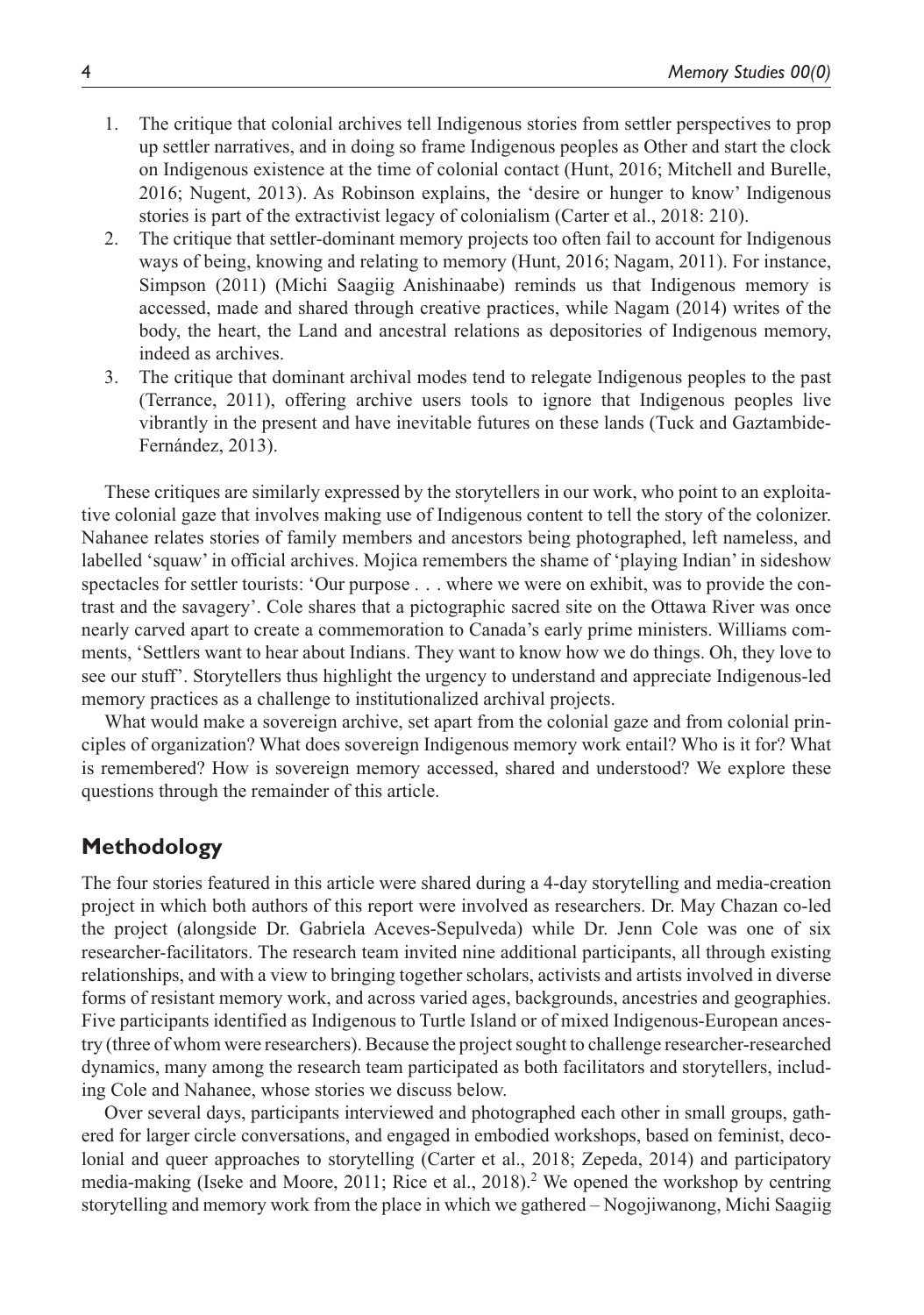Anishinaabe territory – inviting additional local participants to ground our sharing. This offered all participants, particularly those visiting Nogojiwanong for the first time, an opportunity to learn about critical, resurgent memory work rooted in this place. We spent time in a tipi on Trent University campus, learning from one Anishinaabe Elder about memory and her residential school experience; we also learned from the cultural archivist of nearby Curve Lake First Nation, including viewing one her recent films on local treaty processes, *Inaakonigewin Andaadad Aki: Michi Saagiig Treaties*. 3 We then moved from this first grounding day into two consecutive, full-group embodied co-creation workshops, both led by Indigenous performance artists (of different backgrounds) – making space for diverse ways of knowing and story-sharing, and for memory held in bodies, land, space and ancestral relations. We hoped such activities would build relationships among the group, while making clear that knowledge production in this research was not only solely about making digital stories, but also involved embodied and more ephemeral processes. For the remaining 2 days, we invited participants to share and record their own stories through full-group circle conversations and smaller group recording sessions. In the smaller groups, participants created audio and visual materials to later be turned into media capsules through collaboration with researchers. Elsewhere, we have written about some of the methodological challenges and insights gained through this process (Chazan and Baldwin, in press).

The project set out to understand alternative ways of practicing memory as resistance across different contexts, through arts, land-based practices, ceremony and oral history; to extend notions of what constitutes an archive; and to explore intergenerational dynamics within resistant memory work. While this project did not set out to study Indigenous peoples' resurgent memory work exclusively, nor to theorize the concept of sovereign memory, this emerged as an important thematic thread of the project through our analysis of stories and broader conversations during the workshop.

To situate the authors in relation to this work, Chazan's family settled on Turtle Island (in Montreal, Canada) as Jewish refugees from Eastern Europe three generations ago. She comes to this project on resistant memory work in part through her own memory practices, which include tracing back the stories of her ancestors' journey, now almost entirely forgotten, and the complex intertwining of her privilege as a white settler in present day Canada with the complex workings of white supremacy, anti-sematism and settler colonialism that made her family's migration both possible and necessary. While her own memory project is not featured in this article, it does inform that her thinking around memory and thus this analysis. Cole is of mixed European-Anishinaabe ancestry, with long-standing connection to the Kiji Sibi (Ottawa River) watershed. Her memory project, also rooted in undoing the amnesia of assimilation, is discussed at length below. Both live in Nogojiwanong. As co-authors, we acknowledge the vital contributions of each researcher and participant in this project; we also take full responsibility for the analysis that follows.

# **Jenn Cole**

Cole describes her memory work as a multi-dimensional project aimed at decolonizing her understanding of herself and her connection to her home territory, the Kiji Sibi watershed. Cole grew up fairly assimilated into the settler-dominant town of Deep River (Ontario, Canada); she laments her early disconnect from Algonquin culture, stories, teachings and histories. During the workshop, she described her work as 'trying to figure out what it means to be a mixed ancestry Anishinaabekwe . . . trying to figure out where I'm from'. Her ways of accessing, keeping and circulating memory are distinct from dominant/settler narratives, institutions and ways of understanding memory and archives. She makes sovereign memory through land-based visual art, performance, that includes sharing stories with audience members about landforms, relatives and family recipes, dance,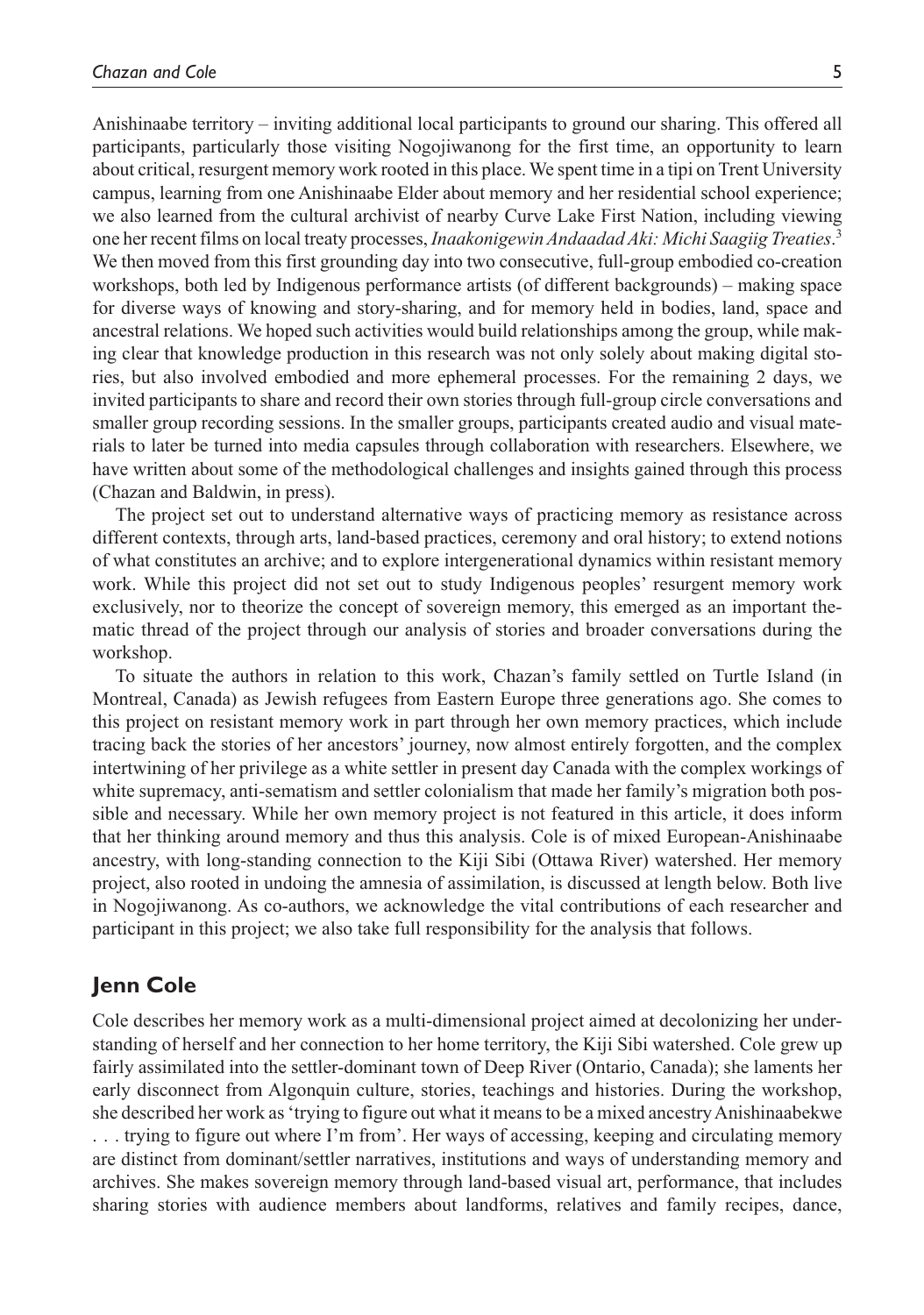relationships with ancestors and with her child, and by (re)learning teachings from the Land, rooted in ceremony. Her memory work is about reclaiming what was taken from her family through colonization:

I grew up swimming in the Ottawa River . . . and I grew up with plants and rocks and shapes of the Land that are so familiar to me. But I didn't grow up knowing Indigenous history of the land that I was living in even though that's part of my family's history. And I didn't grow up receiving teachings about sacred sites on that land. So I'm trying to get to know the territory again. And get to know it in a richer way, more connected with Indigenous history and that means really decolonizing my understanding of where I'm from.

Cole is working to understand the impacts of colonial policies, but her work is more so about remembering other things, outside of colonial narratives and frameworks. These include remembering the beauty and joy of Algonquin cultures, knowledges and connections to the Land in her home territory.

Cole, like the other storytellers, frequently depicts the work of remembering as future-oriented. Her care for her young child's future is directly linked to honouring her ancestors:

I feel partly responsible to do that [learn Algonquin teachings] because of my son. I don't want to keep teachings from him or make him white and leave him there. That would dishonour the experiences of my ancestors. And also if they've saved things like seeds for me, it's really important for me to find those seeds and to nourish them and to pick them up.

She also explains the always unfinished nature of her work:

This book [holding it up] work that I have, it's a really long accordion . . . It's just a place that I have to map, map the watershed, to map family histories, and to play with materials. So, like this is an ink stamp of some sweet fern that I collected from behind my parents' house and this is a stamp that I made of me at the edge of the Ottawa River in friendship with a bear. There's a bunch of stuff in here. But there's also a lot of blank space and so I hope that Tom [her son] will draw into this later.

Cole further explains that she is archiving her process of returning home, linking her project to wider resurgence efforts. She frames her personal work to re-learn and remember as part of a collective struggle for decolonial, sovereign, Indigenous futures: making sovereign memory of Algonquin past and presence in the Kiji Sibi watershed, in order to bolster Indigenous resurgence and create decolonial futures. As part of this work, she is creating an artistic map, a collage of family materials and images of the Land, tracing away from the shame of not belonging towards finding her way home, a map she can share with others seeking to do similar work of decolonizing:

I feel responsible to gather up everything I can into my bundle because there's been so much cultural loss in my family. Leanne Simpson writes so beautifully about the process of *Biskaabiyang* and decolonizing one's own self, and recognizing that cultural loss is like part of the story of colonialism and genocide in Turtle Island . . . I'm excited to be able to pass on, not just the family stories and not just information, but also what it means to sketch out this, trying to map home . . . a process that many people of mixed ancestry are experiencing . . . I think it's important to archive the difficulty of the return – I feel like that's the most important thing that I can give right now.

Cole describes her memory practices as multi-faceted, extending well beyond what is typically archived in colonial memory projects and expanding colonial-normative ways of relating to memory. She offers at least five ways that she practices memory work, which resonate with Indigenous ways of knowing and being (e.g. Nagam, 2011). First, she is deliberately remembering teachings she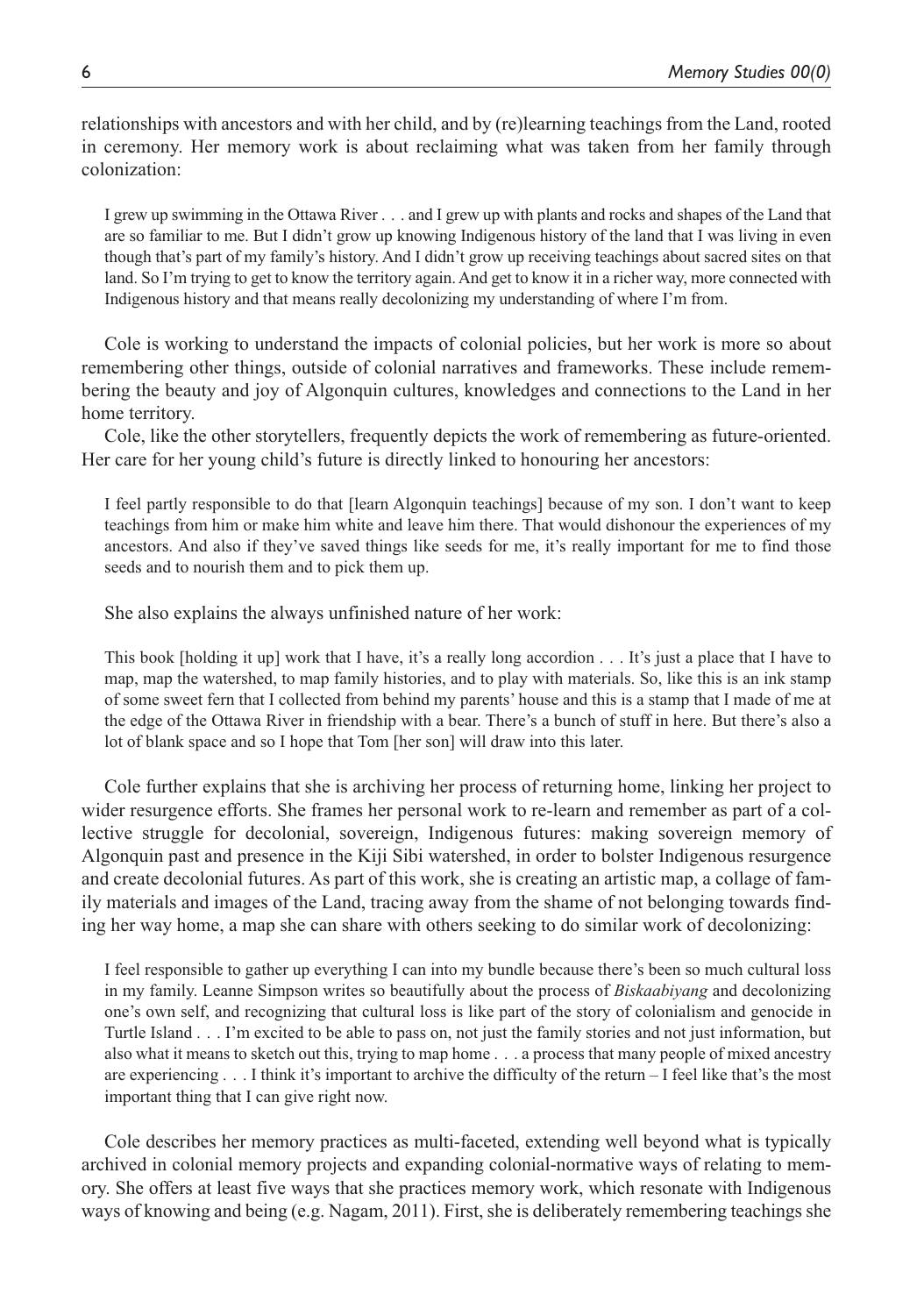received in childhood: her mother taught her to put down tobacco and to smudge; her grandmother offered her important ways of being; her close relationship to river, rocks and plants offered memory of territorial relationships that she is now reactivating. Second, she is collecting family stories, including close study of treasured gifts from her late grandparents. She notes her grandfather's notebook from forestry school, a precious gift that connects her directly to his drawings, his knowledge of the Land and his handwriting. Third, she makes memory through performance, dance and other artistic practices that express relationships with grandparents, animals, plants and waterbodies from her childhood home, using these memories and materials in performance that reclaims and enacts sovereignty. These practices are simultaneously about accessing, relearning, archiving and circulating memories of culture and place. Fourth, Cole is, in her words, 'nesting back into ceremony', remembering and reclaiming what was taken. Participating in ceremony provides access to memory and knowledge about her identity and sovereignty. Often supported by carefully nurtured relationships, she is reclaiming memory stored within her person. For instance, she describes the way she (and her Nan) would 'come undone' and 'sob' in the presence of ceremonial drumming and singing. Nesting back into ceremony allows her to remember grief, power, beauty and reconnection. Finally, Cole's mothering is memory work. Mothering, she explains, is full of 'ancestral connection', and it brings her opportunity to learn from the wisdom and memory of her child.

On whether the concept of 'the archive' resonated with her work, Cole states,

I do think of archive quite a bit in the work. Of course, there are conventional archives . . . But when I think about archive in my own work I definitely think much more about my person as an archive – my body as an archive for a bunch of sensations and feelings and memories that I don't always know how to give expression to . . . I think of art-making as a way of archiving my own journey through family history and through re-relating to the territory I grew up in as a way of marking that process.

Cole's memory practices offer expanded notions of what and who can be acknowledged for remembering, thereby offering important ontological interruptions to dominant memory modes and archival practices. She points to her body/person as memory, accessed through arts or ceremony; memory contained in intergenerational relationships, past, present and future; memory contained within precious artefacts; and memory within the land and water. For Cole, bodies, Land, relation and the spirit world are dynamic archives, accessible through art and ceremony; the knowledges and memories she yearns for are not lost but rather await her. Cole reflects repeatedly on who her remembering is for – she is not working to right the national narrative, but rather to reclaim her sovereignty, honour her ancestors and support those on similar decolonial journeys.

#### **Michelle Nahanee**

Nahanee is a media artist, activist and matriarch from the Squamish Nation (British Columbia, extending north of Vancouver, Canada). Her memory work, 'The Squamish Matriarch Project', is rooted in her knowledge of herself as a strong, caring, change-making Squamish woman, as well as in the strength and power of the women who raised her:

I was born Squamish [. . .] and I was raised by my aunties. . . . Until I was five years old, I only knew my family and being Squamish and hunting and eating wild foods and being in a big pile of kids . . . Then I went to school and I found out that I was an Indian, and that I was not as smart as other people and all of these constructions were imposed on me.

Nahanee is reclaiming memory for the sake of her own sovereign Squamish identity, as well as for the sovereignty of Squamish women's power to support healthy and decolonial futures.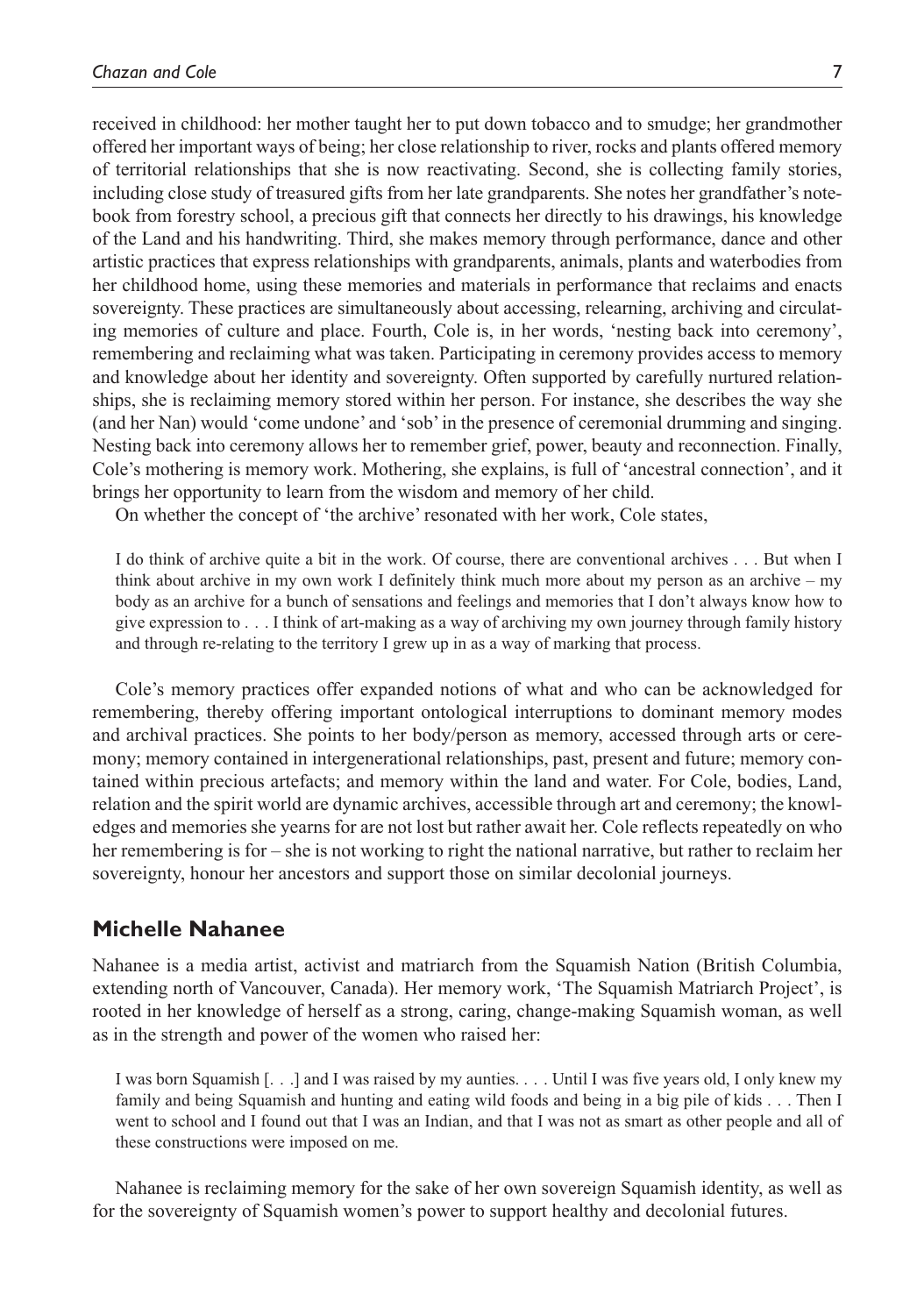Nahanee describes her desire to collect, create, archive, and circulate stories, photographs, and knowledge, particularly about Squamish matriarchs. In similar ways to Cole, Nahanee is reconnecting with her childhood self through the knowledgeable archives of her body and the teachings of Elders, some of whom hold memories of life before colonization. Nahanee envisions that her project might include photography and media art installation, and digital archiving.<sup>4</sup> She hopes to share her work widely, including with the local Squamish-run school.

Nahanee points to the importance of her work for Squamish women and girls into the future, especially in the ongoing context of gendered colonial violence. She believes reclaiming matriarchal power offers tools for strength and survival:

Indigenous women face the highest levels of violence in our country, and so I'm hoping to just expand out the power of decolonizing identity. I mean it's definitely other peoples' jobs too, to not be violent, but it can also help us protect ourselves, the more that we see ourselves in this way.

Nahanee's memory work, like Cole's, is oriented towards both the past and the future:

There are a few people in the community that still have access to that knowledge of how things were precontact. And so, I'm kind of excited about finding that information out and recording it in a good way for, you know, my grandchildren and great-grandchildren.

Nahanee also describes how reinvigorating memory from Squamish perspectives offers new and truer ways of seeing the self, and that decolonizing identity can lead to more safety for Indigenous women.

Nahanee notes the importance of her own community maintaining control over the project  $-$  so that the stories she collects and articulates are never appropriated into an archive or institution that is mediated by settler perspectives. She says, 'I don't think I'd want to do a book like in the sense that I would try to own third party people's information . . . I don't want to re-colonize the stories'. Nahanee articulates further,

You know, it is important we share [information] in a good way with our families . . . We have our own school, for example, within our community. And so, there is now space to share knowledge that isn't mediated, you know between the government; where it could be Squamish to Squamish. So, I'm pretty excited about that, too. I think that's where the knowledge needs to be.

Nahanee's memory work is clearly for herself, her daughter, and her own community – not for Canadian education or Canada's national narratives:

Definitely my community first, right? My own Squamish community . . . the place where I come from is where it starts . . . I even think of it as things that I wish I knew as a younger woman. So, my audience is even like a younger version of myself. How would I have liked to understand this when I was eighteen? . . . I'm also the mother of a girl and so raising her of course has just strengthened my activism to make the world a safer space.

When asked whether the idea of 'the archive' resonates with her, she offers that hers is indeed a project of archiving, but not about the 'capital A archive'. She speaks at length about the harm colonial archives have caused through exclusively settler perspectives, and depicting Indigenous peoples as ancient, savage, powerless and so on. While Nahanee sees fixing those archives and disrupting their stories as important tasks, she is working towards a different, separate, Squamish archive, one that is community-controlled and not mediated by settler institutions. Nahanee offers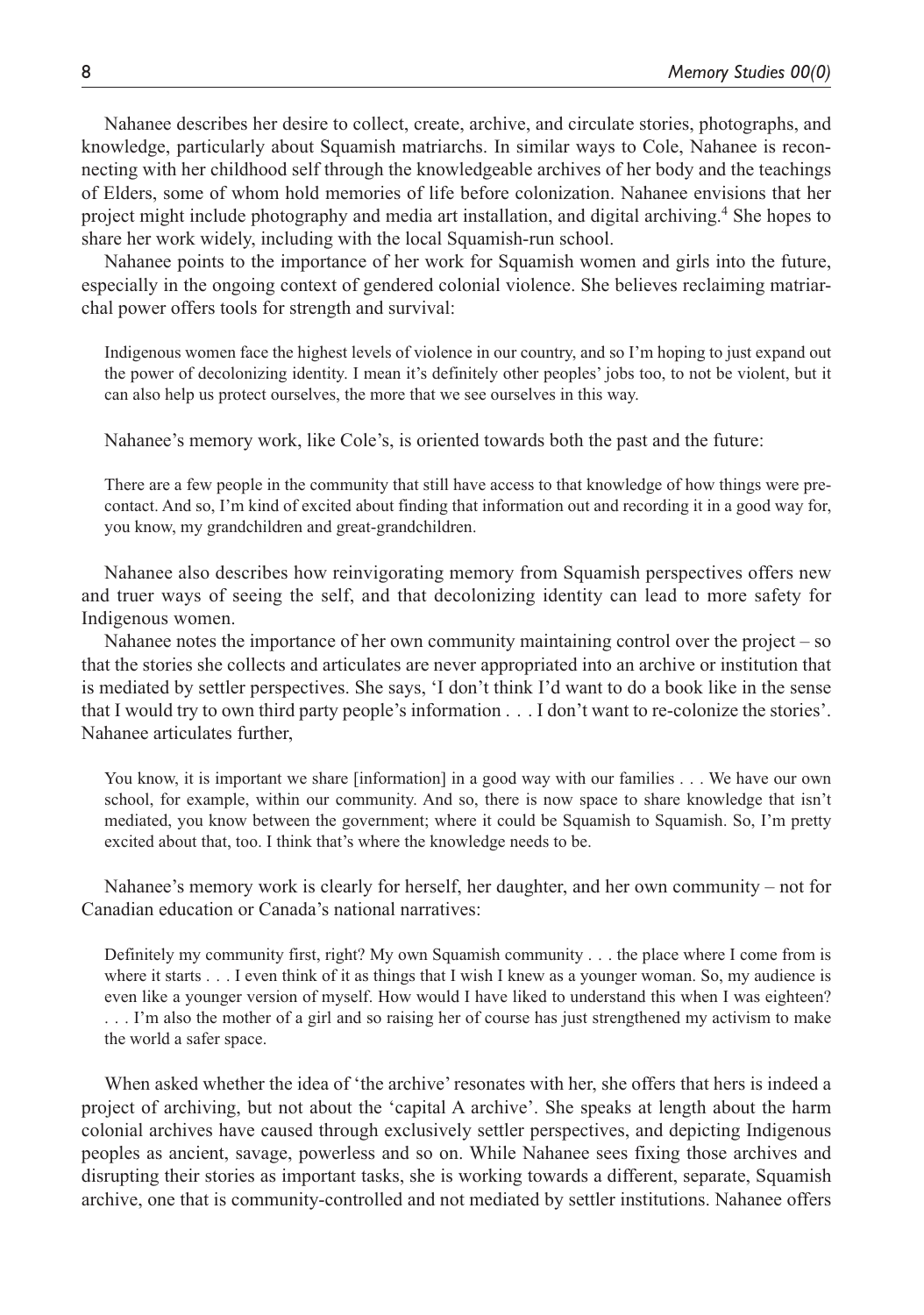clear epistemological questioning over whose knowledge counts and who retains control. In refusing to prop up colonial narratives or recolonize her community's stories, hers is a sovereign memory project like Cole's. Her modes of practicing memory, through oral history, photography, media art and connecting to her younger self, may embrace conventional historicizing media, but her approach shifts the emphasis from storying about to storying for. Perhaps most crucial is Nahanee's desired outcome: a safer world for Indigenous women.

### **Monique Mojica**

Mojica, a Guna and Rappahannock performing artist based in Tkaronto (Toronto, Canada), also describes her memory practices as reclaiming her identity outside of colonial power. Mojica's recent production, *Izzy M: The Alchemy of Enfreakment*, follows the story of a woman who learns to disappear herself as a way of resisting her experiences in psychiatric institutions and sideshows. Mojica includes childhood memory; embodied knowledge, accessed and engaged through performance; intergenerational connection; and listening to the Land among her memory practices. Resonating strongly with Nahanee's and Cole's stories, Mojica describes the need to remember 'who we were' pre-colonial contact as part of a process of becoming whole again:

I know that on the path to being whole, on the path of digging and clawing my way out of the . . . hole of all the different oppressions that have come and made us exiles on our own land, internal refugees under siege for more than 500 years, that remembering who we were in 1491 has been essential. And finding ways not to identify myself by virtue of those oppressions alone.

Mojica comes from a long line of Indigenous performers, which she refers to as a continuum of four generations. Remembering family stories and reconnecting with ancestral knowledge is central to her memory work. She describes her dramaturgical research as exploring personal, 'refracted' memories contained in family stories, many of which have arrived through her childhood perspective:

That memory work was also what it was like to spend time in Brooklyn as a little kid. My mom would bring me Friday night, pick me up Sunday night. I would be . . . there alone with the old people. And in this house of mirrors: mirrors everywhere in this house with knickknacks and salt and pepper shakers shaped like Indian heads, you know, in this china cabinet. And the way that I felt myself slipping into mirrors, the way that mirrors go on forever . . . So, it's different levels of refraction, refracting stories.

Mojica's work is motivated by healing intergenerational wounds. She speaks at some length about working over many years to bring her play, *Izzy M: The Alchemy of Enfreakment*, to the theatre:

In the piece that I'm still working and re-working . . . I started to look at sideshow and freakshow because I knew that my mother had been in a sideshow as a child, and my family had performed in the sideshow at a place that . . . the family always just called Canarsie Carnival. So, doing archival research I found that [it] . . . was actually called the Golden City Amusement Park and it was a competitor to Coney Island. So, I started to look at some of the all rage, resistance, shame, that my mother carried, and that she had passed on. And where I carry my mother's shame, where I carry my mother's rage. My mother uses that word, 'freak'. Said, 'They're lookin' at me. They're lookin' at me like I'm a freak'.

In this case, archival research enabled Mojica to trace pieces of her family's history, and to connect this to broader stories of First Peoples across Turtle Island presented as savage Others to be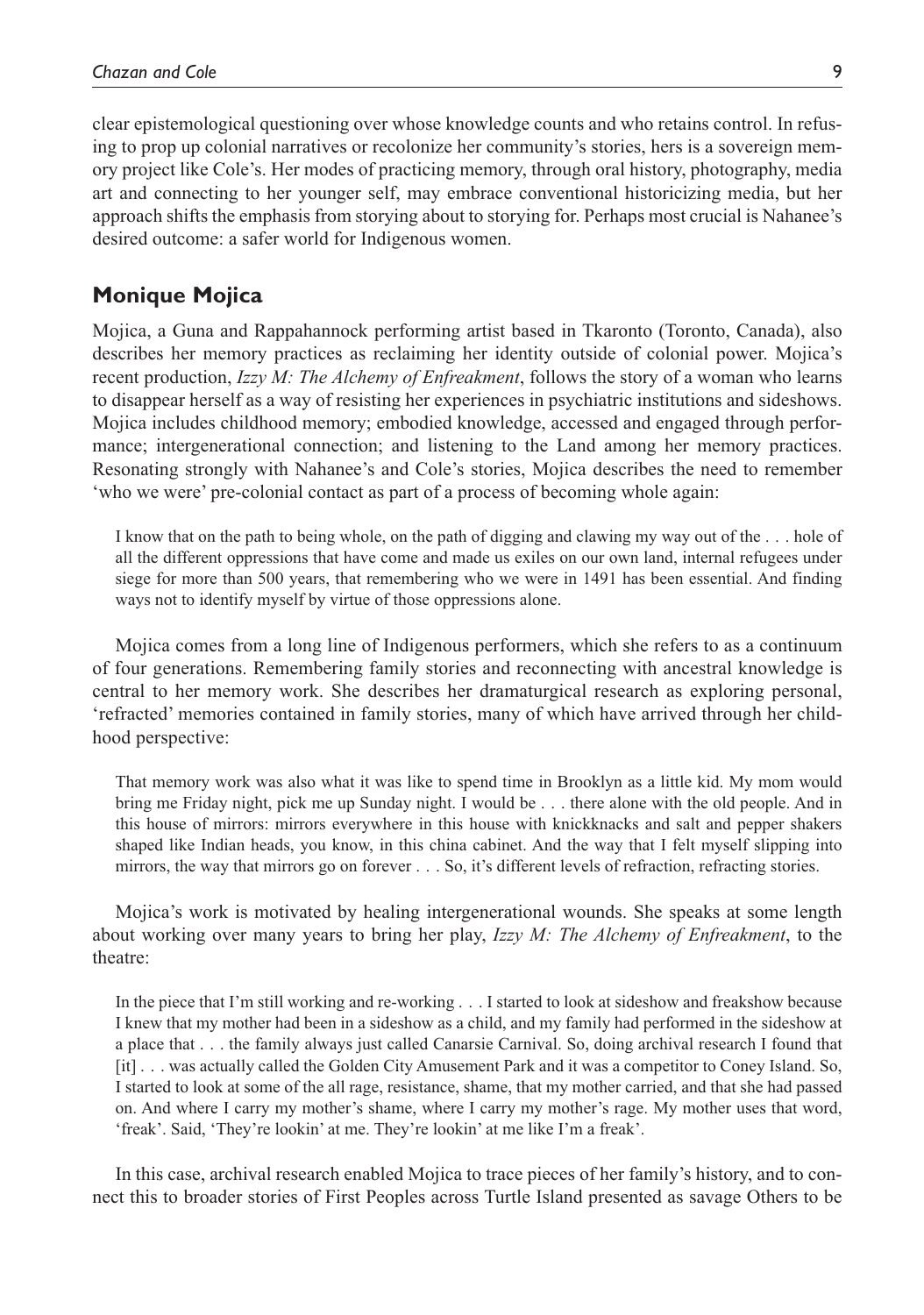gawked at in colonial exhibitions. Mojica also turns to her own body as an archive of feelings and sensations passed on by the women in her family. She deliberately awakens ancestral memories through deep improvisational practices, accessing time beyond her lived memory or officially documented histories.

Mojica also remembers by connecting to the Land. She explains, 'The depository for that work [remembering] is my body. That my body is the archive and as an Indigenous person . . . the Land is our archive'. She reflects further,

The stories are in the Land. And I think that there's something that sustains me when people say to us, 'oh well, you've lost your language, well, you've lost your culture, well, you lost-' Well, you know, bullshit! I didn't lose anything. I wasn't careless and it fell out of my pocket on my way to school, you know? It was forcibly removed. But as long as the land is there, as long as the rivers are there, as long as we remain connected and open enough to be receptors and transmitters, the stories are there. And there are certain things that we do in order to open the doors and windows for that knowledge to . . . reappear, for it to come through. And that's why we do ceremony, you know . . . So, if we position ourselves properly, that knowledge hasn't gone anywhere; nothing's lost.

For Mojica, trusting Indigenous processes for connecting to the stories of the Land through relationship, ceremony and embodied knowledge opens new possibilities for understanding Indigenous histories of cultural loss. These stories allow her to story herself and her family anew.

Art-making is also central to Mojica's body and ancestral memory, as well as a means to share her work:

I've had the experience of being shown and remembering things that I could not have known . . . and then find that it was so. And sometimes that information came to me in places of deep improv to find the information I was looking for to create performance . . . and later on, to find out it was so . . . that I can trust that, and that it's true . . . The things that are true are not only things that are provable or that some white man has written in a book.

Mojica depicts her memory work as a process of 'picking up the fragments' of memory from various sources, piecing them together, and offering them back in sovereign ways, resisting objectifying, gazes:

If all you have is fragments, gathering those fragments, finding ways to make whole out of what's been so violently shattered, the rejoicing when you find the other side of the story, when you're able to pick up the path, when you can find the footprints, when you can stand on ancestral land and say, 'I'm remembering things I never knew!' You know? It's not only about remembering things that happened in my life . . . I'm remembering on a deeper cellular level. Memory work, for me, has been remembering beyond my lifetime, and finding ways to pull that knowledge through the centuries, through the levels, up from the heart of the Earth.

Mojica's story, like Cole's, offers a clear ontological intervention into modes of memory and what constitutes an archive. Memory, for Mojica, is contained in bodies, in the Land, in the spirit world; and it is accessed through creativity and making. Mojica's work, like Cole's, draws from epistemologies embedded in Indigenous ways of knowing – the knowledges that exist in relationship with ancestors, the remembering and speaking Land, and her own deep, cellular, extra-linguistic body and being. Like Nahanee, Mojica's words reflect a strong sense of sovereign memory making, explicitly offering her work as an alternative to colonial narratives on the one hand, while assisting in healing from colonial experiences on the other hand. All three storytellers are clearly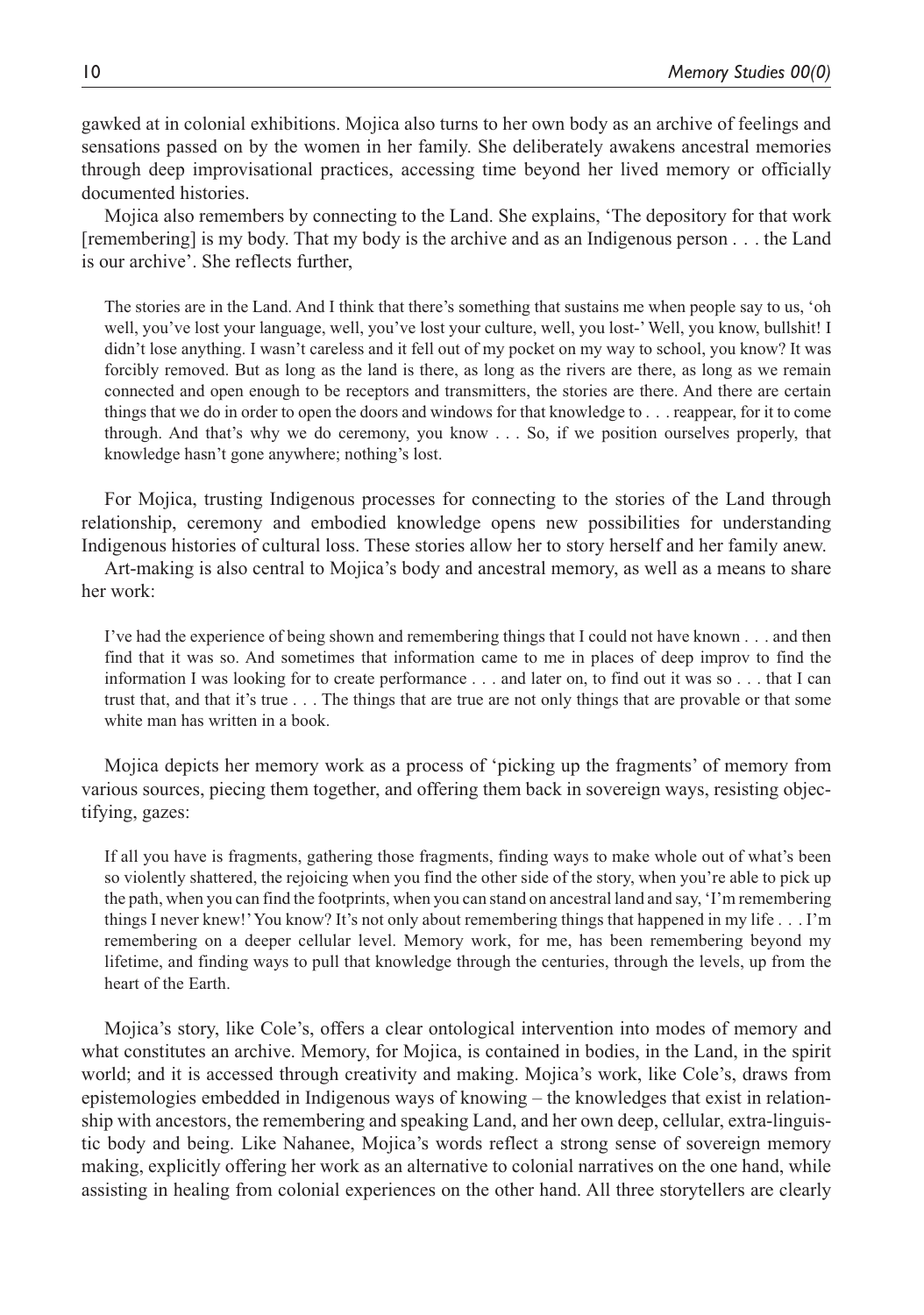motivated by the vision of offering future generations Indigenous ways of knowing and recognizing themselves. All three recognize the need to piece together fragments through Indigenous modes of remembering in order to tell their stories more honestly, more self-determinedly.

# **Alice Williams**

Williams, a well-known Anishinaabe quilt artist and Elder who lives in Curve Lake First Nation, (in Ontario, Canada), explains that her quilting practice remembers, and reminds us to remember, Anishinaabe stories and teachings that arise in relationship with Creation – the water, the Land, plants, animals, sky world and medicines. Through her quilting, Williams insists on Anishinaabe presence, bringing this together with her layered personal heritage and generations of blanket makers before her.

For Williams, quilting is about remembering and celebrating her mixed ancestry.<sup>5</sup> Through it, she foregrounds Anishinaabe culture as living presence in connection to wider quilting traditions.<sup>6</sup> As she explains,

In the centre of my quilts, I usually have an Anishinaabe picture. By that, I mean animals or birds that figure heavily in the culture . . . We are part of the natural world but we get a lot of our values and directions through the natural world. And so, I honour that and put it in the centre of my quilts. That is the heritage that my mother gave me. She is Anishinaabe from northwestern Ontario, Trout Lake, Lac Seul territory . . . My father was white, and I represent the culture, the heritage he gave me, in my quilts, by making conventional quilt blocks that white women do and have re-invented since their trip across the ocean to this land. So, I use those quilting blocks to frame my pictures or to decorate my central theme. But also, somewhere in the central picture, I always put in the medicine wheel. And that is a reminder of the teachings that we live by.

Williams describes her role as a quilter as part of a generational history of women's work:

I make quilts, a form of blanket making, and I'm very proud to partake in work that women have done all through the ages. Women are blanket makers, which brings warmth and comfort to the family. And also, many times they tell a story, and so the stories can also be passed on through the help of blankets and the design of the blankets.

Adding Anishinaabe images, voices and stories into quilting (as a form of blanket-making that 'white women do') could be understood as akin to inserting Indigenous stories into the colonial archive. But, like other storytellers, Williams has a deep understanding of what makes her memory work devotedly sovereign, even if she does not use this language herself: Williams' quilts-asmemory-practice are explicitly for Anishinaabe people. In this way, her quilts are creating spiritual and cultural memory spaces that resist colonial patriarchy:

We get our guidance and teachings from Creation. We have four directions. A lot of Indigenous Peoples all over the world talk about the four directions. And to us they are sacred because Creation happened in four sacred directions. And I honour those teachings, those teachings which give us guidance on how to live in a good way on this earth. Our life, our lifestyles, our daily lives have been so horribly interrupted and perverted by the invaders' patriarchal, capitalistic values that some of us have to have reminders of connecting back to keep our connection to our ancestors and to all of Creation.

She quilts reminders for Anishinaabeg to enact their sovereign relationships with the sacred, beyond stories of settler contact. She explained, 'I am Anishinaabe. I have ties to this land . . . from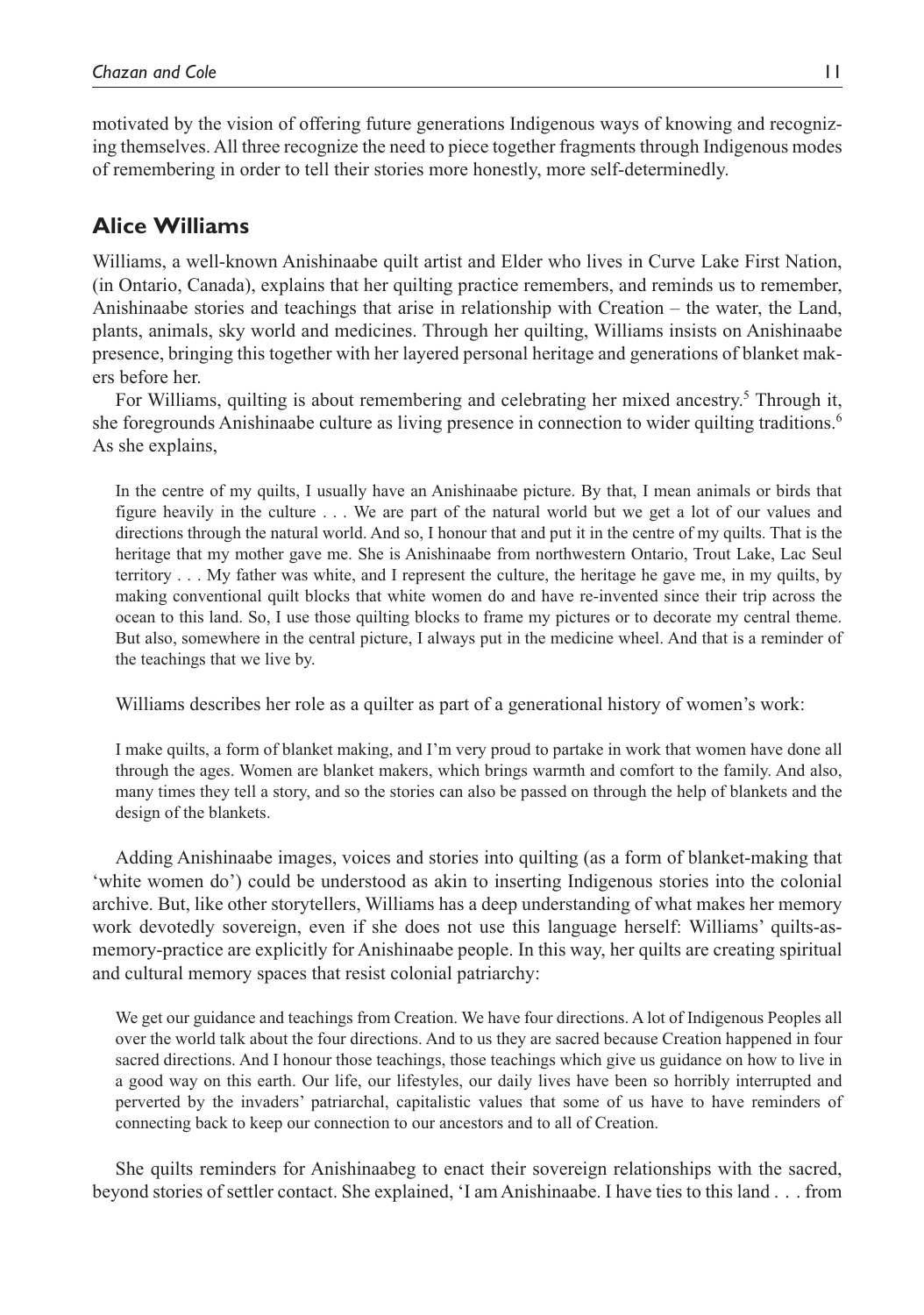time beyond memory. And I want to help remind people, Anishinaabeg, that their connection to this land goes very, very deeply'.

At times, Williams' practice also aims to remember and circulate Indigenous perspectives and memories of others. Many of her quilts are collaborative – assemblages of patches contributed on themes like the environment; missing and murdered Indigenous women, girls and two-spirit people; residential schools; and the truth and reconciliation process. Although they do occasionally include setter contributions, these quilts 'help Anishinaabe voices be heard' as they circulate across Turtle Island. Compellingly, Williams describes her quilts as 'working quilts' that should not be 'shelved somewhere'. She insists on Anishinaabe presence: 'All these women's stories, all the people's stories who never get heard, I wanted their voice to be seen and heard and read'.

Williams' quilts, taken as sovereign and living archives of Anishinaabe knowledges, relationships, stories and voices, carry Indigenous memory predominantly for Indigenous peoples. While she also shares her work with settler governments, organizations and artists, Williams' quilting is devotedly Anishinaabe and 'mindful of the gifts of Creation'. Williams' work deepens the notion of the archive, extending how memory might be accessed and circulated. Like Cole and Mojica, she amplifies stories from Creation, expressing that there are many generations and relatives present in her quilts. Williams describes herself as active in the resistance in every breath she takes. Having made more than 450 quilts since 1980 (Gehl, 2018), Williams' commitments to the sovereignty of memory are continual and prolific. As with the other storytellers, Williams circulates individual and family stories (her own and others') creatively retold through Indigenous frameworks. She takes up a typically settler crafting practice and decolonizes the medium by quilting from a distinctly Indigenous epistemological and ontological paradigm. What appears in her quilts are teachings from Creation, stories of relationship to Land, reminders to Anishinaabe people of who they are and what they know, resonating with Robinson's call to not simply be included in settler spaces but to create sovereign spaces.

The immense value of the understandings provided by these four storytellers cannot be overstated. Dominant memory projects and modes tell both settler and Indigenous stories from settler perspectives, fail to account for Indigenous ways of being and knowing, and relegate Indigenous peoples to the past in harmful ways. Cole, Nahanee, Mojica and Williams extend and transcend these limited ways of remembering, decentring the settler and taking up Indigenous storytelling, shaking up understandings of memory. These storytellers reclaim and retell pasts, while offering up vital Indigenous presents and futures.

#### **Discussion and conclusion**

This series of sovereign Indigenous memory projects represents a refusal of settler frameworks, and a grounding in Indigenous understandings and ways of being, profoundly challenging institutional understandings of the archive and dominant conceptions of memory. The storytellers recognize legacies of colonization, but also legacies of Indigenous knowledges and cosmologies. Their memory practices are not efforts to simply right the colonial archive, nor are they insertions into colonial narratives; instead, they remember different things, for different purposes, on different timelines, with distinct modes and mechanisms for accessing, producing, collecting and circulating memory. Their work, in concert with Indigenous scholars cited throughout this article, extends not only the epistemological basis of the archive: questioning whose knowledge is kept, accessed, and circulated, by whom, and for what purposes (Eichhorn, 2013; Mbembe, 2015). It also expands the ontology of memory: pushing memory scholars to expand their understandings of what is possible to remember, and how memory is accessed and shared (Hunt, 2016; Nagam, 2011).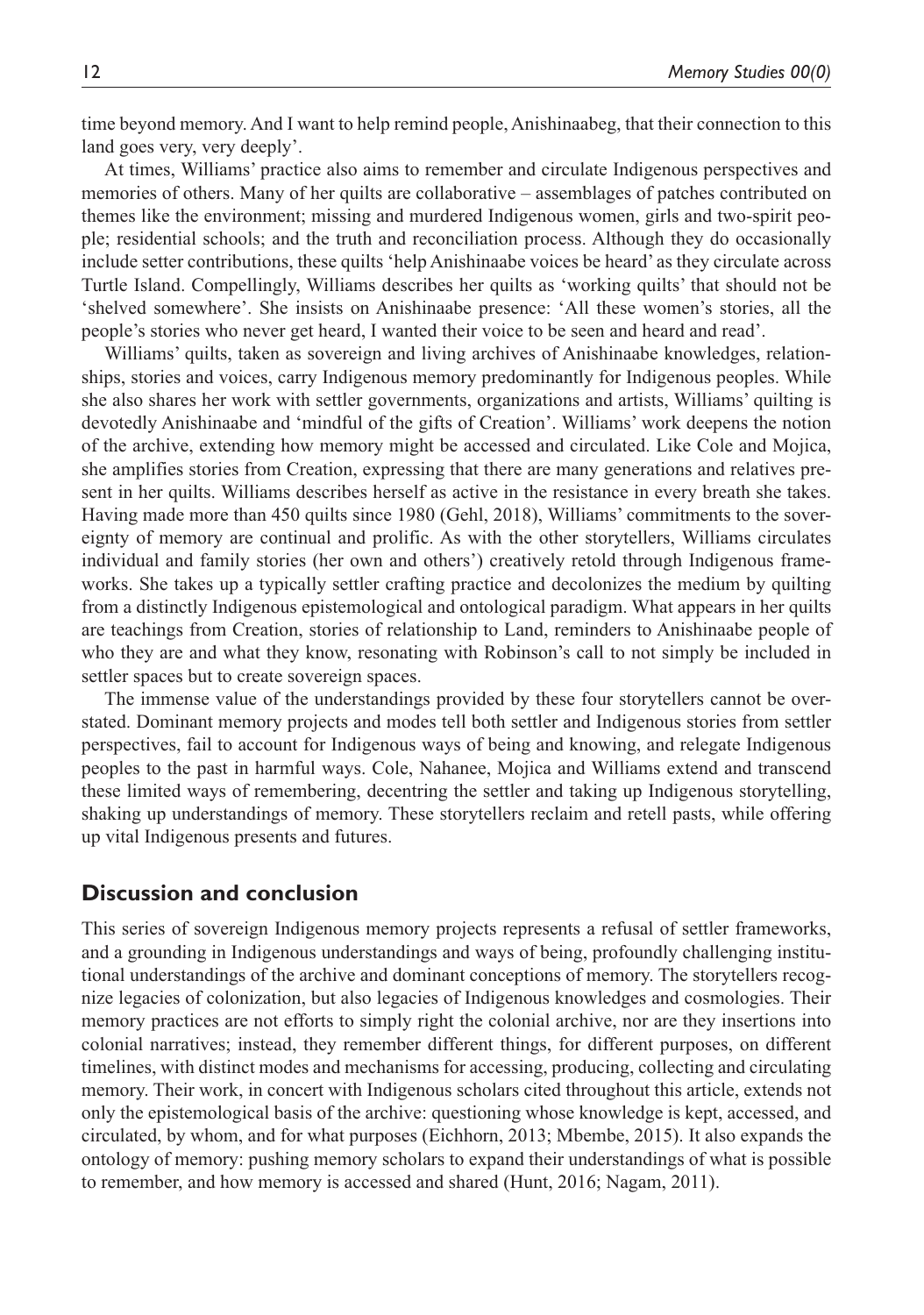The storytellers in this project offer alternatives to dominant memory modes, reclaiming sovereignty not only over Indigenous stories but also over the very practices of memory work. Four ways of practicing, accessing and circulating memory emerge as especially important to them. First, all four storytellers engage in creative or artistic practices. Creative modes of remembering offer alternative paradigms for what can and should be remembered and how (well beyond institutionalized archives, school curricula, or commemoration), reflecting the long-standing centrality of creativity in Indigenous communities (Simpson, 2011). Second, their stories turn to the body as an integral source of knowledge and memory, as particularly evident in Cole's and Mojica's practices. This reflects Robinson and Martin's (2016) understanding, that 'some of the most powerful and integral ways in which knowledge is produced, conveyed and understood is through the body' (p. 11). For the storytellers in our project, the body is a living archive – a repository and transmitter of memories, sensations, histories, ways of being and relations – and a way of keeping the embodied nature of memory going (Nagam, 2011). Third, many of these storytellers also depicted the Land as an archive – as an entity with distinct memories. And fourth, their ontological conception of memory is distinctly Indigenous – viewing memory as reciprocal and relational, networked across generations, throughout time, and among all beings (TallBear, 2016).

What we learn from the storytellers in our project, alongside Indigenous scholars, is that settler-dominant memory projects too often fail to account for Indigenous ways of being, knowing, and relating to memory (Luker, 2017; Nagam, 2011). Limiting memory to artefacts, records or even oral history, overlooks what is known and held in other ways – through bodies, relations, creative practice, ceremony and in the Land. Furthermore, it perpetuates damaging myths that colonization has effectively assimilated Indigenous knowledges. It is thus pressing to expand what we consider memory and how we understand the archive – to make possible entirely different worlding narratives, different futurities, about remembering and making anew (Boissoneau, 2016; Recollet, 2018).

Settler lenses and frameworks too often eclipse the vibrancy of Indigenous cultures, relegating Indigenous peoples to the past (Nagam, 2011), thereby enabling the denial of ongoing colonization. This relieves the settler state of its responsibility for nation-to-nation diplomacy, and allows for continual exploitation of Indigenous lands, labour and bodies (Tuck and Yang, 2014). Furthermore, Cole's and Nahanee's stories illuminate that cutting members of Indigenous nations off from their rich cultural legacies, obscures the possibilities of vibrant Indigenous presents and futures. As Mojica expresses, these damaging narratives 'fragment our stories'.

In response, the four storytellers rescue the deep past – time immemorial – by opening spaces in which ancient – but not lost – knowledge can be received. From quilted teachings from Creation to improvisation for performance, reflective relationship with ancestors and continued connection to community, they explicitly engage memory to generate sovereignty. As Williams says, memory work can help us to 'remember who we are'. Sovereign memory, as seen here, does not focus on colonial trauma, nor does it seek to insert Indigenous people and stories into state archives. Sovereign memory, we learn, is much more than this – it is memory that exists beyond confrontations with colonization; memory about and from Land, spirit, knowledge, gender, power, creativity and relationships. This is a powerful, future-oriented circulation of Indigenous memory.

These storytellers insist upon a shift that is both timely and pressing in this era of national reconciliation. While these projects effectively disrupt the archive in crisis, we view these memory projects as vital in and of themselves; sovereign memory is not simply for settlers to, as Williams says, 'see our stuff'. These stories present ontological and epistemological shifts to remembering that can open understandings of Indigenous presence. The four memory projects shared in this article are only a few of countless Indigenous practices that engage memory towards sovereignty.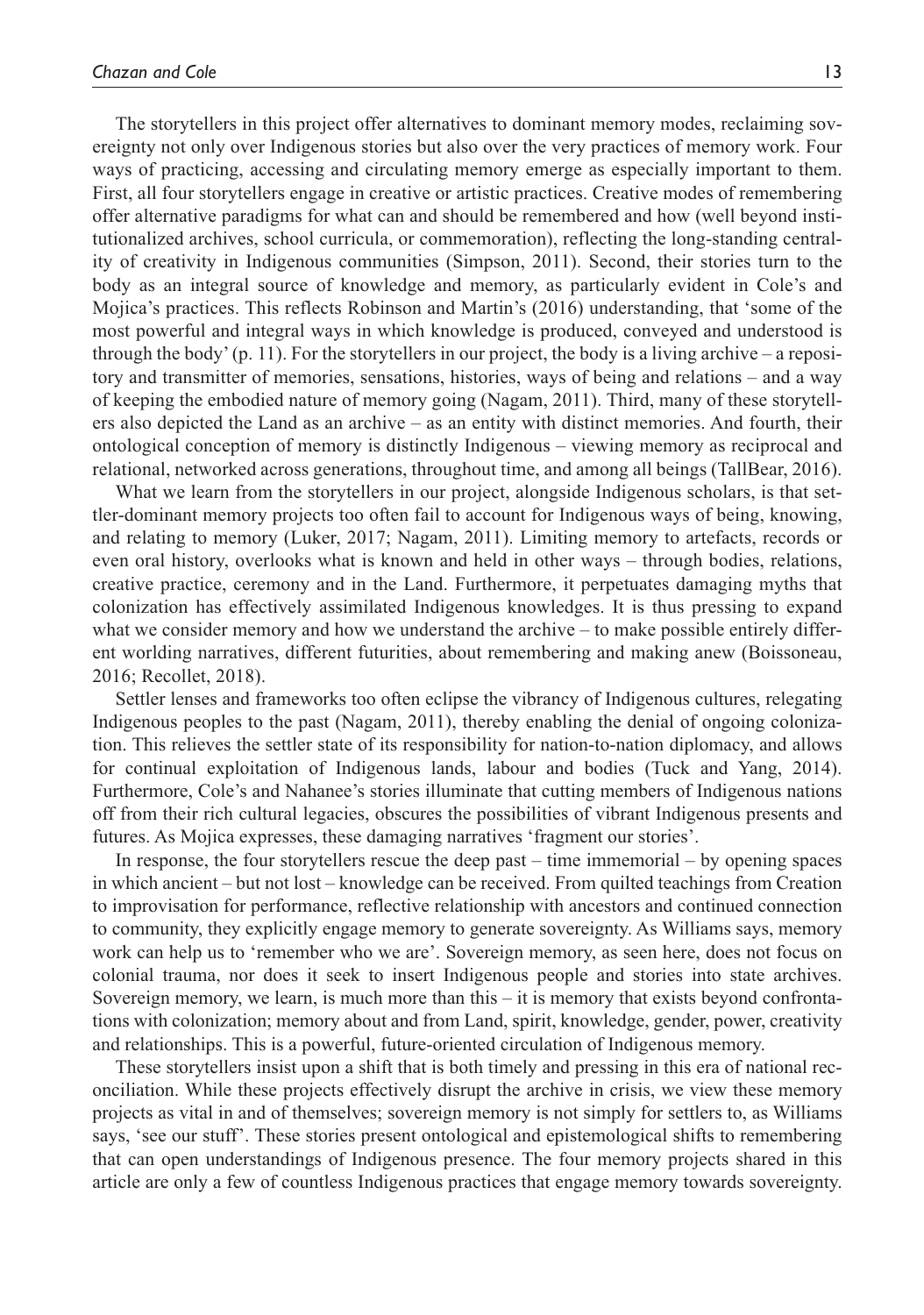Resistant memory practices that unsettle the archive are everywhere if we choose to look beyond monuments, or to follow where they point as they are toppling.

#### **ORCID iD**

May Chazan D <https://orcid.org/0000-0002-2859-6163>

#### **Notes**

- 1. We are referring here to 'the archive' as institutions vested with power to record, remember and circulate history. This includes institutionalized archives, as well as other public history efforts, like commemorations, monuments and educational curricula (Burton, 2005). The scare quotes question the authority of institutionalized apparatus to the exclusion of other modes of memory making.
- 2. Access the project at: <www.agingactivisms.org/manifestingresistance>
- 3. See: The People of Curve Lake First Nation (2017).
- 4. Given that this work was in the planning stages at the time of this interview, the authors cannot offer a full description of the artist's concrete works. She has, however, as part of her broader decolonial memory practice, designed an interactive game called *Sínulhkay and Ladders*, which showcases another example of her resistant design work. See:<https://decolonizingpractices.org>
- 5. Williams' quilts often feature a symbol from her Anishinaabe culture in the centre often geometric or floral, sometimes from a traditional story, other times images from the land – with quilt blocks surrounding that she describes as more typically European in style. She describes her quilts and offers extensive photographs of these on her website: [http://www.pimaatisiwin-quilts.com.](http://www.pimaatisiwin-quilts.com)
- 6. Resonating with Driskill (2016), McEwan (2003) and Chan Fung Yi (2012).

#### **References**

- Bly L and Wooten K (eds) (2012) *Make Your Own History: Documenting Feminist and Queer Activism in the 21st Century*. Sacramento, CA: Litwin Books.
- Boissoneau D (2016) Seed songs: growing the sacred feminine. *GUTS Magazine*, 11 May. Available at: <http://gutsmagazine.ca/seed-songs/> (accessed 2 December 2019).
- Brant B (1994) *Writing as Witness: Essay and Talk*. Toronto, ON, Canada: Women's Press.
- Burton A (2005) *Archive Stories: Facts, Fictions, and the Writing of History*. Durham, NC: Duke University Press.
- Carter J, Recollet K and Robinson D (2018) Interventions into the maw of old world hunger: frog monsters, kinstellatory maps, and radical relationalities in a project of reworlding. In: David-Fisch H (ed.) *Canadian Performance Histories and Historiographies*. Toronto, ON, Canada: Playwrights Canada Press, pp. 205–231.
- Chan Fung Yi P (2012) The politics of community arts: quilting the power and identity of women. *China Journal of Social Work* 5(1): 35–49.
- Chazan M and Baldwin M (under review, 2020) Learning to be refused: exploring refusal, consent, and care in storytelling research.
- Driskill QL (2016) *Asegi Stories: Cherokee Queer and Two-Spirit Memory*. Tucson, AZ: University of Arizona Press.
- Dunbar AW (2006) Introducing critical race theory to archival discourse: getting the conversation started. *Archival Science* 6: 109–129.
- Dutcher J (2018) Polaris Prize 2018 acceptance speech for Wolastoqiyik Lintuwakonawa. *CBC Music*, 17 September. Available at:<www.youtube.com/watch?v=qIEHxNGJApA> (accessed 7 October 2019).
- Eichhorn K (2013) *The Archival Turn in Feminism: Outrage in Order*. Philadelphia, PA: Temple University Press.
- Gehl L (2018) A biography of artist and crafter Alice Olsen Williams. *JOURNEY Magazine*, 19 April. Available at: [https://journeymagazineptbo.com/2018/04/19/a-biography-of-artist-and-crafter-alice](https://journeymagazineptbo.com/2018/04/19/a-biography-of-artist-and-crafter-alice-olsen-williams/)[olsen-williams/](https://journeymagazineptbo.com/2018/04/19/a-biography-of-artist-and-crafter-alice-olsen-williams/) (accessed 19 August 2019).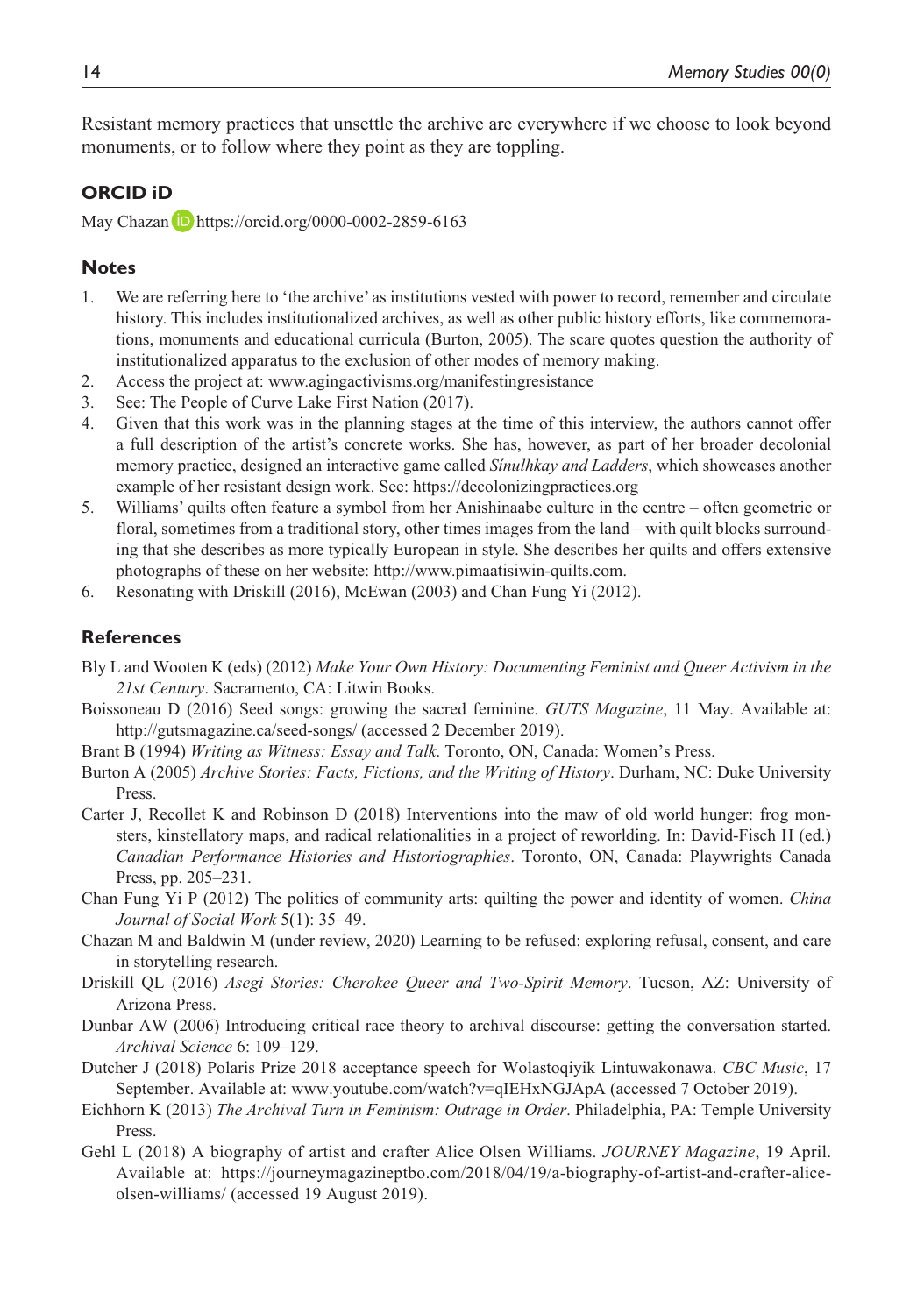- Hunt D (2016) Nikîkîwân: contesting settler colonial archives through indigenous oral history. *Canadian Literature* 230–231: 25–42.
- Iseke J and Moore S (2011) Community-based Indigenous digital storytelling with elders and youth. *American Indian Culture and Research Journal* 35(4): 19–38.
- Ladner KL and Tait MJ (2017) *Surviving Canada: Indigenous Peoples Celebrate 150 Years of Betrayal*. Winnipeg, MB, Canada: Arbeiter Ring Publishing.
- Luker T (2017) Decolonising archives: Indigenous challenges to record keeping in 'reconciling' settler colonial states. *Australian Feminist Studies* 32: 108–125.
- McEwan C (2003) Building a postcolonial archive? Gender, collective memory and citizenship in post-apartheid South Africa. *Journal of Southern African Studies* 29(3): 739–757.
- Martineau J and Ritskes E (2014) Fugitive indigeneity: reclaiming the terrain of decolonial struggle through indigenous art. *Decolonization: Indigeneity, Education & Society* 3(1): i–xii.
- Mbembe A (2015) Decolonizing knowledge and the question of the archive [Spoken text]. Africa Is Country Ebook. Available at: [https://africaisacountry.atavist.com/decolonizing-knowledge-and-the-question-of](https://africaisacountry.atavist.com/decolonizing-knowledge-and-the-question-of-the-archive)[the-archive](https://africaisacountry.atavist.com/decolonizing-knowledge-and-the-question-of-the-archive) (accessed 20 July 2019).
- Mitchell S and Burelle J (2016) Dee(a)r spine: dance, dramaturgy, and the repatriation of Indigenous memory. *Dance Research Journal* 48(1): 39–54.
- Nagam J (2011) (Re)mapping the colonized body: the creative interventions of Rebecca Belmore in the cityscape. *American Indian Culture and Research Journal* 35(4): 147–166.
- Nagam J (2014) *A Home for Our Migrations: The Canoe as Indigenous Methodology. The Lake*. Toronto, ON, Canada: Art Metropole.
- Nixon L (2016) Visual cultures of Indigenous futurisms: sâkihito-maskihkiy acâhkosiwikamikohk. *GUTS Magazine*, 20 May. Available at: <http://gutsmagazine.ca/visual-cultures/> (accessed 4 September 2019).
- Nugent M (2013) Sites of segregation/sites of memory: remembrance and 'race' in Australia. *Memory Studies* 6(3): 299–309.
- Powell M (2008) Dreaming Charles Eastman: cultural memory, autobiography, and geography in Indigenous rhetorical histories. In: Kirsch GE and Rohan L (eds) *Beyond the Archives: Research as a Lived Process*. Carbondale, IL: Southern Illinois University Press, pp. 115–127.
- Recollet K (2018) Steel trees, fish skins, and futurity cyphers. *Canadian Theatre Review* 176: 26–30.
- Regan P (2010) *Unsettling the Settler within*. Vancouver, BC, Canada: University of British Columbia Press.
- Rice C, LaMarre A, Changfoot N, et al. (2018) Making spaces: multimedia storytelling as reflexive, creative praxis. *Qualitative Research in Psychology*. Epub ahead of print 20 February. DOI: 10.1080/14780887.2018.1442694.
- Robinson D (2016) Welcoming sovereignty. In: Nolan Y and Knowles R (eds) *Performing Indigeneity: New Essays on Canadian Theatre*, vol. 6. Toronto, ON, Canada: Playwrights Canada Press, pp. 5–32.
- Robinson D and Martin K (eds) (2016) *Arts of Engagement: Taking Aesthetic Action in and beyond the Truth and Reconciliation Commission of Canada*. Waterloo, ON, Canada: Wilfrid Laurier University Press.
- Ryan L (2010) Memory, power and resistance: the anatomy of a tripartite relationship. *Memory Studies* 4(2): 154–169.
- Simpson LB (2011) *Dancing on Our Turtle's Back: Stories of Nishnaabeg Re-Creation, Resurgence, and a New Emergence*. Winnipeg, MB, Canada: Arbeiter Ring Publishing.
- Simpson LB (2017) *As We Have Always Done: Indigenous Freedom through Radical Resistance*. Minneapolis, MN: University of Minnesota Press.
- TallBear K (2016) *Making Love and Relations Beyond Settler Sexualities* [YouTube video] (Public Lecture, Social Justice Institute Noted Scholars Lecture Series). Vancouver, BC, Canada: University of British Colombia. Available at: <www.youtube.com/watch?v=zfdo2ujRUv8&t=2869s>(accessed 20 August 2019).
- Terrance LL (2011) Resisting colonial education: Zitkala-Sa and native feminist archival refusal. *International Journal of Qualitative Studies in Education* 24: 621–626.
- The People of Curve Lake First Nation (2017) *Inaakonigewen Andaadad Aki: Michi Saagiig Treaties* [Documentary film]. Curve Lake, ON, Canada: Curve Lake First Nation.